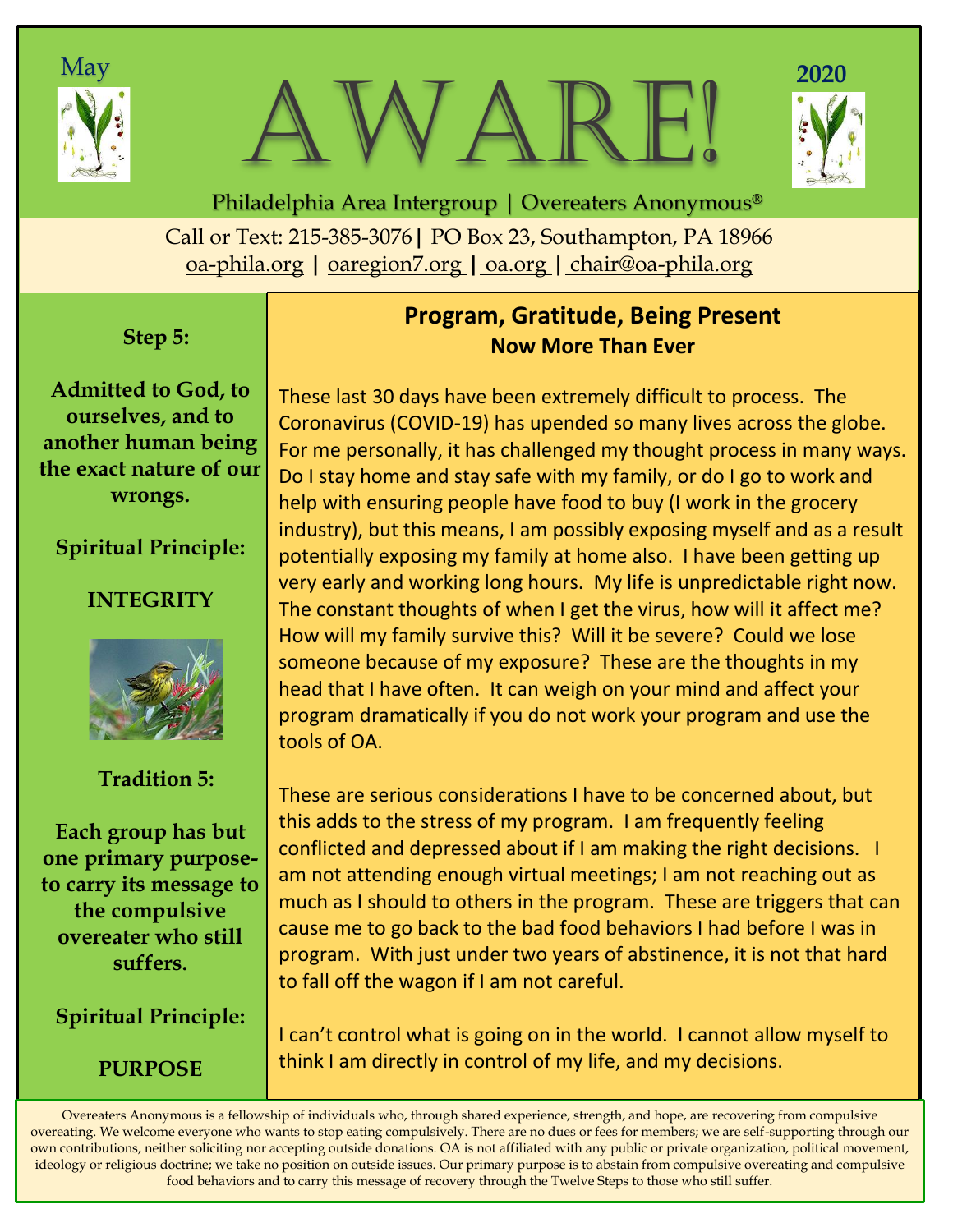

This is where the really tough work comes in. I have to let go of these conflicts and let my Higher Power take over. I have a tough time resorting to my Higher Power because all my life, I have been the one people come to when they need answers. I don't freeze or shy away from trouble, I make decisions and I move forward. But that is naïve when it comes to my control over things like COVID-19 and its effects on us as a whole. This is completely not in my control. So, I need to let it go. I need to allow my High Power to tell me what I need to do.

Lastly, now more than ever, I need to remember my gratitude when I get down on myself and get scared. There are many people out there with no jobs as a result of this pandemic, there are people who have major autoimmune deficiencies who could have severe reactions to this virus. Some people are waiting in line for hours at the food centers across the country. These are tough times for many. I have to remember three things daily: trust in my OA program, live in the present, and be grateful for what I have today because tomorrow there are no promises or guarantees it will be the same.

Submitted by Rob L.





**\*\*\*Please note this event may be held by phone if necessary. Stay tuned for details!**

closer.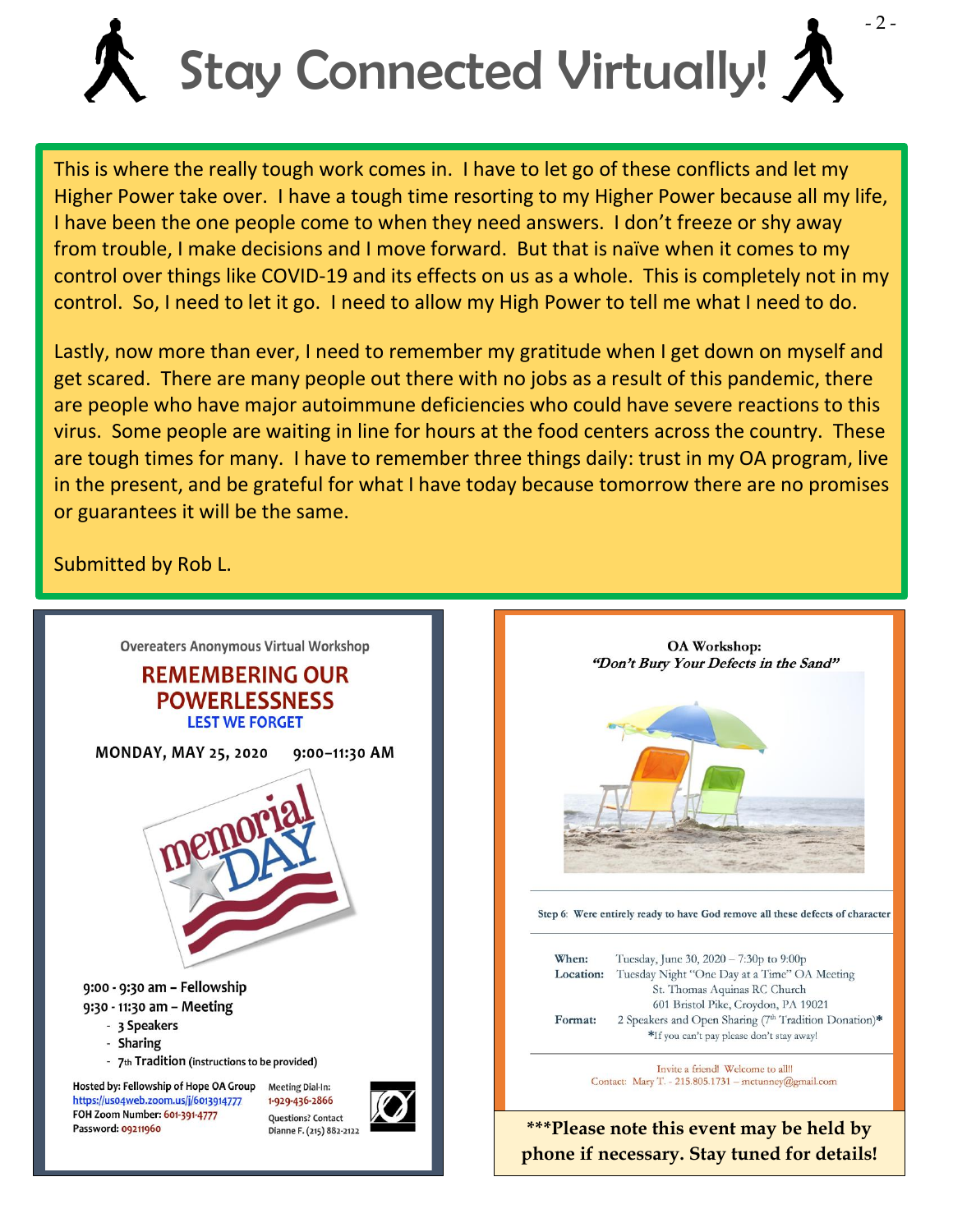| <b>Name</b> | <b>Service</b>       | <b>Phone</b> | Email                     | When?                   |
|-------------|----------------------|--------------|---------------------------|-------------------------|
| Judy R.     | $\mathbf{E} + \odot$ | 215-603-1854 | n/a                       | 11am - 8 pm, Tu. - Sun. |
| Kate V.     | ☎+☺+圓                | 215-350-4443 | kvalesky73@comcast.net    | Whenever                |
| Rick M.     | $\mathbf{r}$         | 215-785-5630 | Rickam1@Verizon.net       | 11am to 10pm            |
| Celeste S.  | 鳳                    | n/a          | celeste.schor@gmail.com   | Whenever                |
| Sue         | 鳳                    | n/a          | Sac123058@comcast.net     | Whenever                |
| Jeff S.     | 雷口                   | 609-610-6193 | stoolmanjackson@yahoo.com | $10am - 9pm$            |
| Carolyn L.  | ☎+☺+圓                | 302-379-6373 | carolyn.lecomte@gmail.com | Whenever                |

#### **SOMETHING YOU CAN COUNT ON...THE ANNUAL PAIG RETREAT**

*During this time of uncertainty and change we long for stable and inspirational things that we can look forward to...like the annual PAIG Retreat.*

The Retreat Planning Committee is pleased to announce that the retreat will be held on **Friday, September 25 through Sunday, September 27**. Please mark this in your calendars and save the dates!

To be on the safe side, the committee is putting together "Plan A" and "Plan B." If Plan A comes to fruition, the retreat will again be held at our annual overnight location, the Malvern Retreat House in Malvern, PA. If Plan B becomes the wisest option for 2020, the retreat program will be conducted virtually for either part or all of that weekend.

While the committee does not yet have an official title or theme for the retreat, the program will focus on "maintaining our health: spiritually, emotionally and physically," especially through chaos and change.

If you have suggestions for workshops, speakers or activities, or if you would like to volunteer to help plan the retreat, please contact Andrea, the Retreat Committee Chair, at [ajbeck0109@gmail.com](mailto:ajbeck0109@gmail.com)





#### **ANCHORS AWFIGH!**

**Registration Info** \$45: Early Registration until 8/31/20 \$55: Reqular Registration until 11/5/20 \$65: Onsite Registration (limited meals)

# Limited scholarships may be available. Contact Registrar.

#### Hotel Info

Holiday Inn Oceanfront 6600 Coastal Highway | Ocean City MD 21842 Rooms are \$84 per night/double occupancy. Mention "OA Convention" to receive the group rate. 800-837-3588 www.HolidayInnOceanFront.com

# Contact Info

Convention Chair (Amy): conventionchair@oaregion7.org Registrar (Leslie): registrar@oaregion7.org

**Refund Policy:** A written request for a refund of a registration fee,less a \$10 processing fee, will be honored if received or postmarked at least 30



Letting go of what no longer serves us

# **NOVEMBER 6-8, 2020** OCEAN CITY, MD